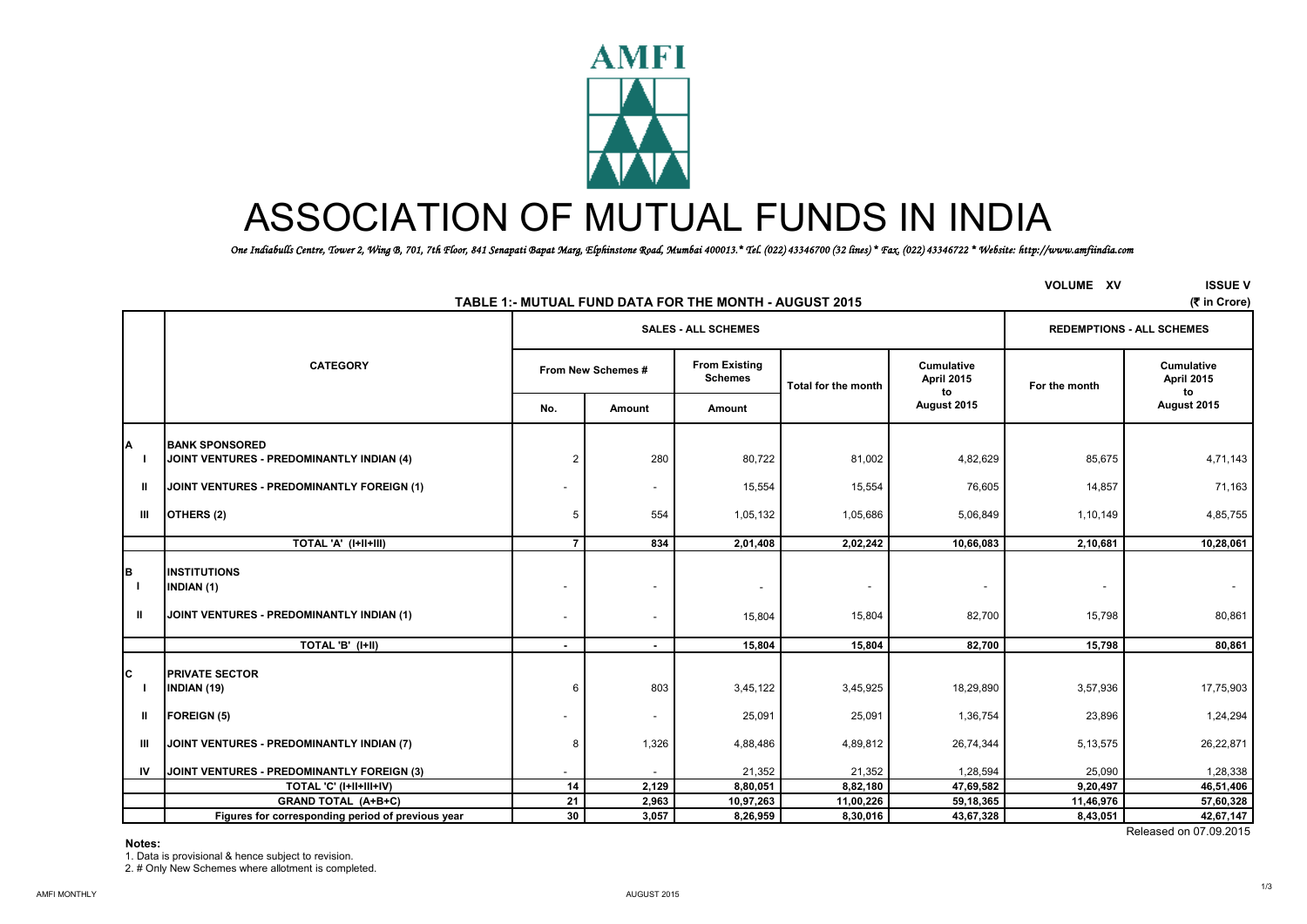|                                                 | TABLE 2:- SALES DURING THE MONTH OF AUGUST 2015 - TYPE AND CATEGORY WISE |  |
|-------------------------------------------------|--------------------------------------------------------------------------|--|
| 2.1 *NEW SCHEMES LAUNCHED (ALLOTMENT COMPLETED) |                                                                          |  |

| (₹ in Crore)<br><b>2.1 *NEW SCHEMES LAUNCHED</b><br>(ALLOTMENT COMPLETED) |                      |          |                      |                  |                      |                          |                      |        |
|---------------------------------------------------------------------------|----------------------|----------|----------------------|------------------|----------------------|--------------------------|----------------------|--------|
|                                                                           |                      | Open End |                      | <b>Close End</b> | <b>Interval Fund</b> |                          | <b>TOTAL</b>         |        |
|                                                                           | <b>No.of Schemes</b> | Amount   | <b>No.of Schemes</b> | Amount           | <b>No.of Schemes</b> | Amount                   | <b>No.of Schemes</b> | Amount |
| <b>INCOME</b>                                                             |                      |          | 18                   | 1,906            |                      | $\overline{\phantom{a}}$ | 18                   | 1,906  |
| <b>INFRASTRUCTURE DEBT FUND</b>                                           |                      |          |                      |                  |                      |                          |                      |        |
| <b>EQUITY</b>                                                             |                      | 672      |                      | 385              |                      |                          |                      | 1,057  |
| <b>BALANCED</b>                                                           |                      |          |                      |                  |                      |                          |                      |        |
| <b>LIQUID/MONEY MARKET</b>                                                |                      |          |                      |                  |                      |                          |                      |        |
| <b>GILT</b>                                                               |                      |          |                      |                  |                      |                          |                      |        |
| <b>ELSS - EQUITY</b>                                                      |                      |          |                      |                  |                      |                          |                      |        |
| <b>GOLD ETF</b>                                                           |                      |          |                      |                  |                      |                          | -                    |        |
| <b>OTHER ETFS</b>                                                         |                      |          |                      |                  |                      |                          |                      |        |
| <b>FUND OF FUNDS INVESTING</b>                                            |                      |          |                      |                  |                      | $\overline{\phantom{a}}$ |                      |        |
| <b>OVERSEAS</b>                                                           |                      |          |                      |                  |                      |                          | $\blacksquare$       |        |
| <b>TOTAL</b>                                                              |                      | 672      | 20                   | 2,291            |                      |                          | 21                   | 2,963  |

#### **\*NEW SCHEMES LAUNCHED :**

| <b>OPEN END EQUITY:</b>    | Axis Equity Saver Fund                                                                                                                                                                                                                                                                                                                                                                                                                                                                                                                                                                                                                                                                                                          |
|----------------------------|---------------------------------------------------------------------------------------------------------------------------------------------------------------------------------------------------------------------------------------------------------------------------------------------------------------------------------------------------------------------------------------------------------------------------------------------------------------------------------------------------------------------------------------------------------------------------------------------------------------------------------------------------------------------------------------------------------------------------------|
| <b>ICLOSE END INCOME:</b>  | Axis Hybrid Fund - Series 25 (1278 Days); DWS Hybdrid Fixed Term Fund Series 41; HDFC FMP 1141D July 2015 (1) - Series 34; ICICI Prudential Capital Protection Oriented Fund<br>Series VIII 1101 Days Plan G, 1105 Days Plan H and 1290 Days Plan I; Kotak FMP Series 178; Reliance Dual Advantage Fixed Tenure Fund VIII - Plan A, Reliance Fixed Horizon<br>Fund - XXIX - Series 1, Series 2 and Series 3; SBI Debt Fund Series B-25 (1100 Days) and SBI Dual Advantage Fund - Series X; UTI Fixed Term Income Fund Series XXII - XIII (1100<br>Days), XIV (1100 Days), XV (1098 Days), UTI-Dual Advantage Fixed Term Fund - Series II - I (1998 Days) and UTI-Capital Protection Oriented Scheme - Series VI - I (1098 Days) |
| <b>ICLOSE END EQUITY :</b> | ICICI Prudential India Recovery Fund Series 3 and ICICI Prudential Value Fund Series 8                                                                                                                                                                                                                                                                                                                                                                                                                                                                                                                                                                                                                                          |

| <b>2.2 EXISTING SCHEMES</b>     |                          |           |                          |                  |                          |                          |                      |              |  |
|---------------------------------|--------------------------|-----------|--------------------------|------------------|--------------------------|--------------------------|----------------------|--------------|--|
|                                 |                          | Open End  |                          | <b>Close End</b> |                          | <b>Interval Fund</b>     |                      | <b>TOTAL</b> |  |
|                                 | <b>No.of Schemes</b>     | Amount    | <b>No.of Schemes</b>     | Amount           | <b>No.of Schemes</b>     | Amount                   | <b>No.of Schemes</b> | Amount       |  |
| <b>INCOME</b>                   | 279                      | 48,952    | 1,110                    |                  | 86                       |                          | 1475                 | 48,960       |  |
| <b>INFRASTRUCTURE DEBT FUND</b> | $\overline{\phantom{a}}$ |           |                          |                  |                          |                          |                      |              |  |
| <b>IEQUITY</b>                  | 310                      | 14,843    | 90                       |                  |                          |                          | 400 l                | 14,843       |  |
| <b>BALANCED</b>                 | 26                       | 1,798     |                          |                  |                          |                          | <b>26</b>            | 1,798        |  |
| <b>LIQUID/MONEY MARKET</b>      | 54                       | 10,29,168 |                          |                  |                          | $\overline{\phantom{a}}$ | 54                   | 10,29,168    |  |
| <b>GILT</b>                     | 49                       | 468       |                          |                  |                          |                          | 49                   | 468          |  |
| <b>IELSS - EQUITY</b>           | 39                       | 711       | 16                       |                  |                          |                          | 55                   | 711          |  |
| <b>IGOLD ETF</b>                | 13                       |           |                          |                  |                          |                          | 13 <sup>l</sup>      |              |  |
| <b>IOTHER ETFS</b>              | 36                       | 1,278     |                          |                  |                          |                          | 36                   | 1,278        |  |
| <b>IFUND OF FUNDS INVESTING</b> | 31                       | 36        | $\overline{\phantom{a}}$ |                  | $\overline{\phantom{a}}$ |                          | 31                   | 36           |  |
| <b>OVERSEAS</b>                 |                          |           |                          |                  |                          |                          |                      |              |  |
| <b>TOTAL</b>                    | 837                      | 10,97,255 | 1,223                    |                  | 86                       |                          | <b>2146</b>          | 10,97,263    |  |

|                                 |                          | Open End  | <b>Close End</b>     |        | <b>Interval Fund</b> |                          | <b>TOTAL</b>         |                 |
|---------------------------------|--------------------------|-----------|----------------------|--------|----------------------|--------------------------|----------------------|-----------------|
|                                 | <b>No.of Schemes</b>     | Amount    | <b>No.of Schemes</b> | Amount | <b>No.of Schemes</b> | Amount                   | <b>No.of Schemes</b> | Amount          |
| <b>IINCOME</b>                  | 279                      | 48,952    | 1,128                | 1,906  | 86                   |                          | 1,493                | 50,866          |
| <b>INFRASTRUCTURE DEBT FUND</b> | $\overline{\phantom{a}}$ |           |                      |        |                      |                          |                      |                 |
| <b>IEQUITY</b>                  | 311                      | 15,515    | 92                   | 385    |                      | $\overline{\phantom{a}}$ | 403                  | 15,900          |
| <b>BALANCED</b>                 | 26                       | 1,798     |                      |        |                      |                          | 26                   | 1,798           |
| <b>LIQUID/MONEY MARKET</b>      | 54                       | 10,29,168 |                      |        |                      |                          | 54                   | 10,29,168       |
| <b>GILT</b>                     | 49                       | 468       |                      |        |                      |                          | 49                   | 468             |
| <b>IELSS - EQUITY</b>           | 39                       | 711       | 16                   |        |                      | $\overline{\phantom{a}}$ | 55                   | 711             |
| <b>IGOLD ETF</b>                | 13                       |           |                      |        |                      |                          | 13                   |                 |
| <b>OTHER ETFS</b>               | 36                       | 1,278     |                      |        |                      |                          | 36                   | 1,278           |
| <b>IFUND OF FUNDS INVESTING</b> | 31                       | 36        |                      |        |                      | $\overline{\phantom{a}}$ | 31                   | 36 <sup>1</sup> |
| <b>IOVERSEAS</b>                |                          |           |                      |        |                      |                          |                      |                 |
| <b>TOTAL</b>                    | 838                      | 10,97,927 | 1,243                | 2,291  | 86                   |                          | 2167                 | 11,00,226       |

## **2.3 TOTAL OF ALL SCHEMES**